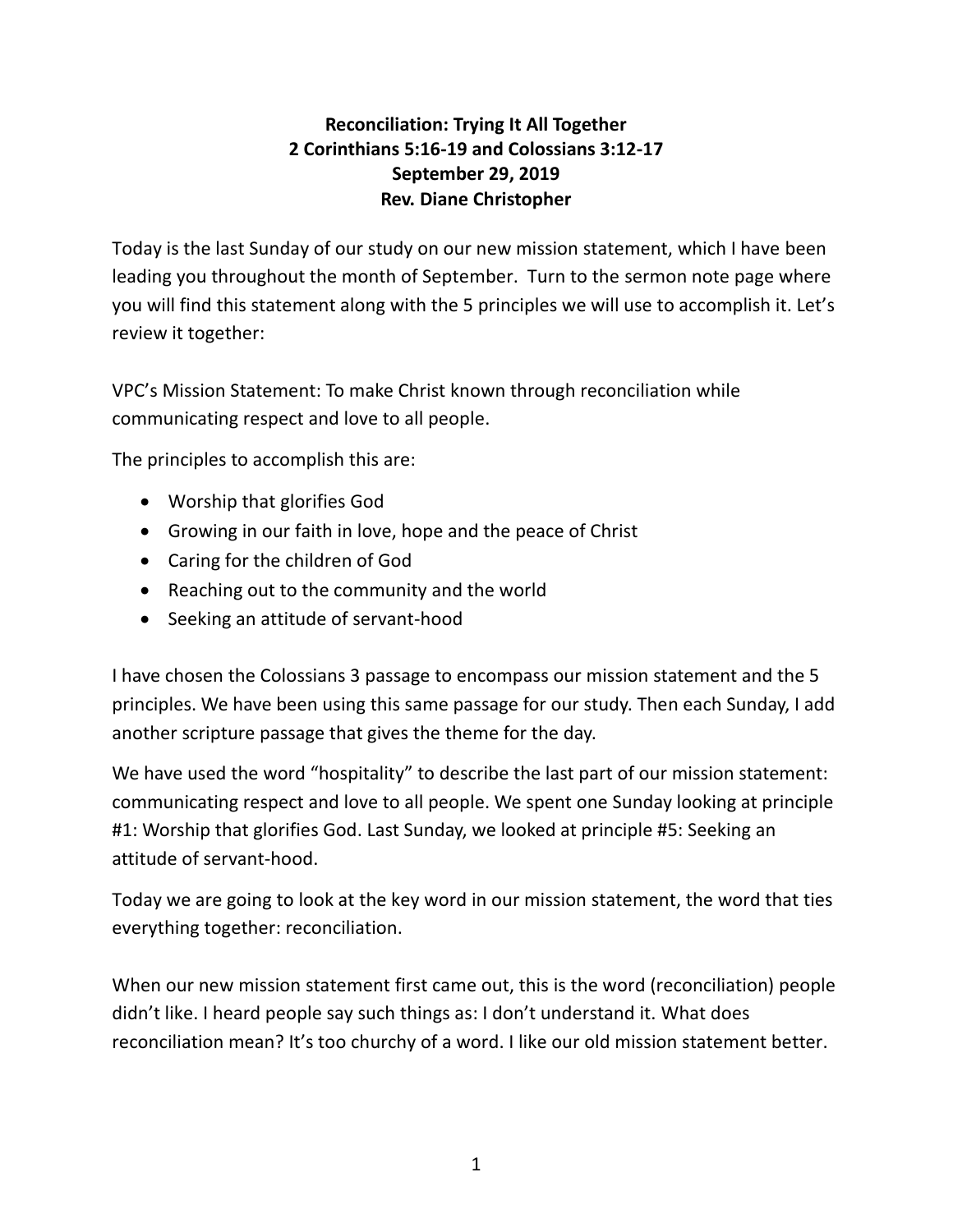My purpose this morning is to show you how the word reconciliation is a great word, a word that is so needed in our contentious culture today. Our new mission statement is relevant and current.

In our scripture passage, the apostle Paul was having a dispute with the Corinthians. They were viewing him from a "worldly point of view." He doesn't have the powerful presence and demeanor that they expected. They are frustrated because Paul says he is going to visit, and then he doesn't come; thus Paul appears to be a man who does not keep his word.

Paul, on the other hand, views the Corinthians as his very own. He loves them. He is pained that they are drawn to teachers other than him, and he desperately desires to achieve reconciliation with the community. Five times in three verses he repeats the word "reconciliation."

It is said that a song becomes popular when it has simple lyrics, and those lyrics are repeated often in the song. Here are some examples: Ding, Dong the witch is dead. Which old witch, the wicked witch. Ding, Dong the wicked witch is dead. OR It's a small world after all It's a small world after all It's a small world after all It's a small, small world

These songs, when popular, played over and over in our heads, didn't they? What makes them addictive is a chorus that is repeated frequently using a limited vocabulary. There is a popular song called "Shut Up and Dance." It became a hit song because it took four simple words and repeated it 12 times.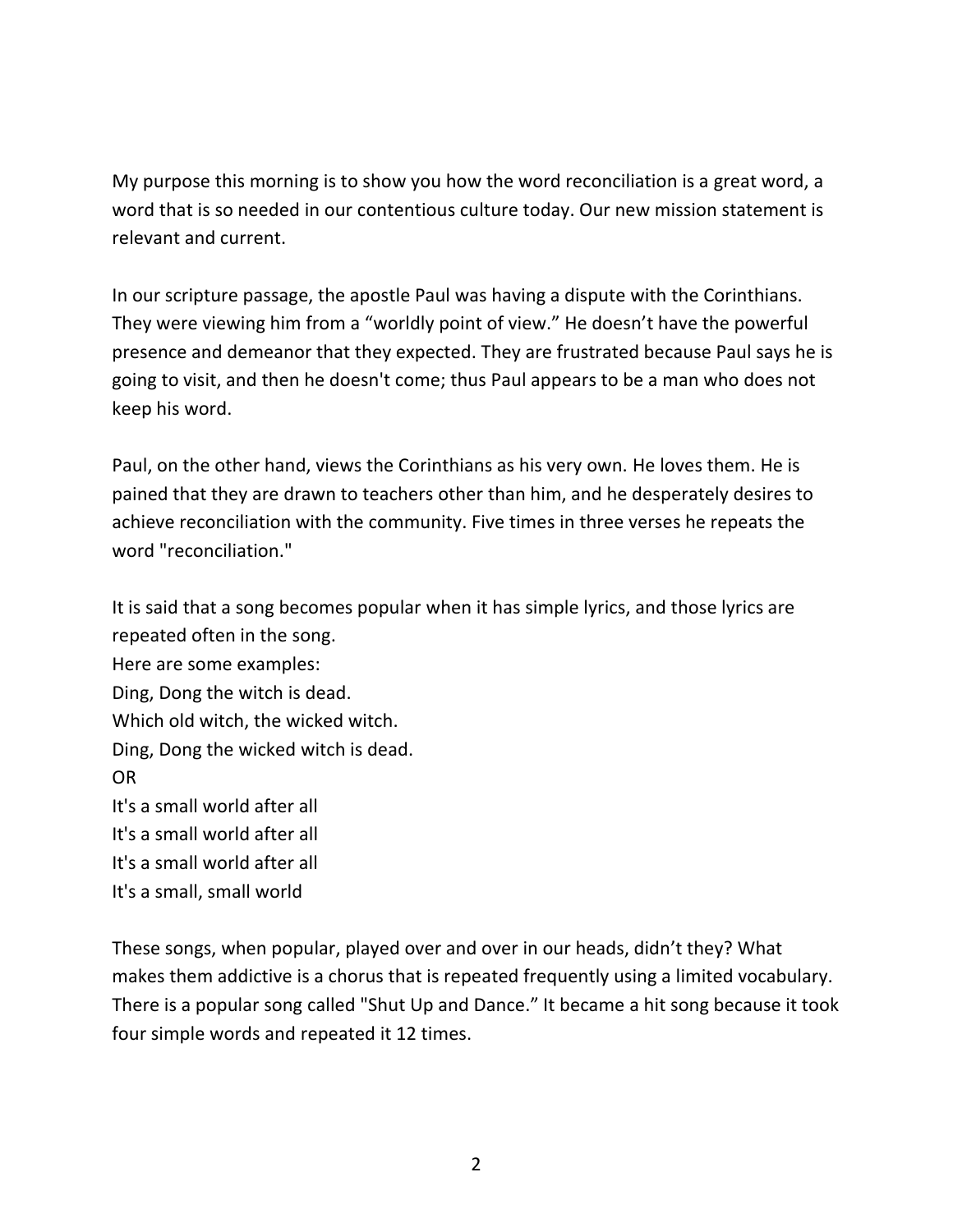In our scripture passage today, the Apostle Paul takes a word and repeats it often. The word is reconciliation. In a sense, Paul is singing a song of reconciliation and he repeats the lyrics often starting with verse 18: "All this is from God, who *reconciled* us to himself through Christ, and has given us the ministry of *reconciliation*; that is, in Christ God was *reconciling* the world to himself ... and entrusting the message of *reconciliation* to us. ... on behalf of Christ, *be reconciled* to God"

Reconciliation is the very heart of the Christian faith. It is important. So let's try and understand it.

There is a banking term that is going out of style, but many of us still use it: reconciling a bank statement with a checkbook. One of the comments I heard about the word reconciliation in our mission statement is that the word is too churchy. However, reconcile is a word borrowed from the world of finance. It involves getting the checkbook and bank statement to agree with each other, no longer dispute one another.

Reconcile also comes from the political world. It refers to dispute resolutions. So one could speak of the reconciliation between warring nations or disputing politicians. Reconciliation is not only in the finance world and the political world, it is in the sphere of personal relationships, perhaps the reconciliation of an estranged husband and wife. It is a word used by everyone. Everyday. Even by God.

The apostle Paul says that God "reconciled us to himself through Christ" (v. 18). God has worked through Christ to resolve a dispute with us, repairing the relationship between humans and God that had been broken by sin. We are the ones who broke the relationship, therefore we should be the ones who repair the relationship. But the amazing part is God was the one who reached out and restored the relationship between humans and God through Christ.

And now, since God has reconciled us to God's self, our passage says God has given us the ministry of reconciliation. The work of reconciliation has been started by God and now Christians are called to carry it on resolving disputes between individuals and communities.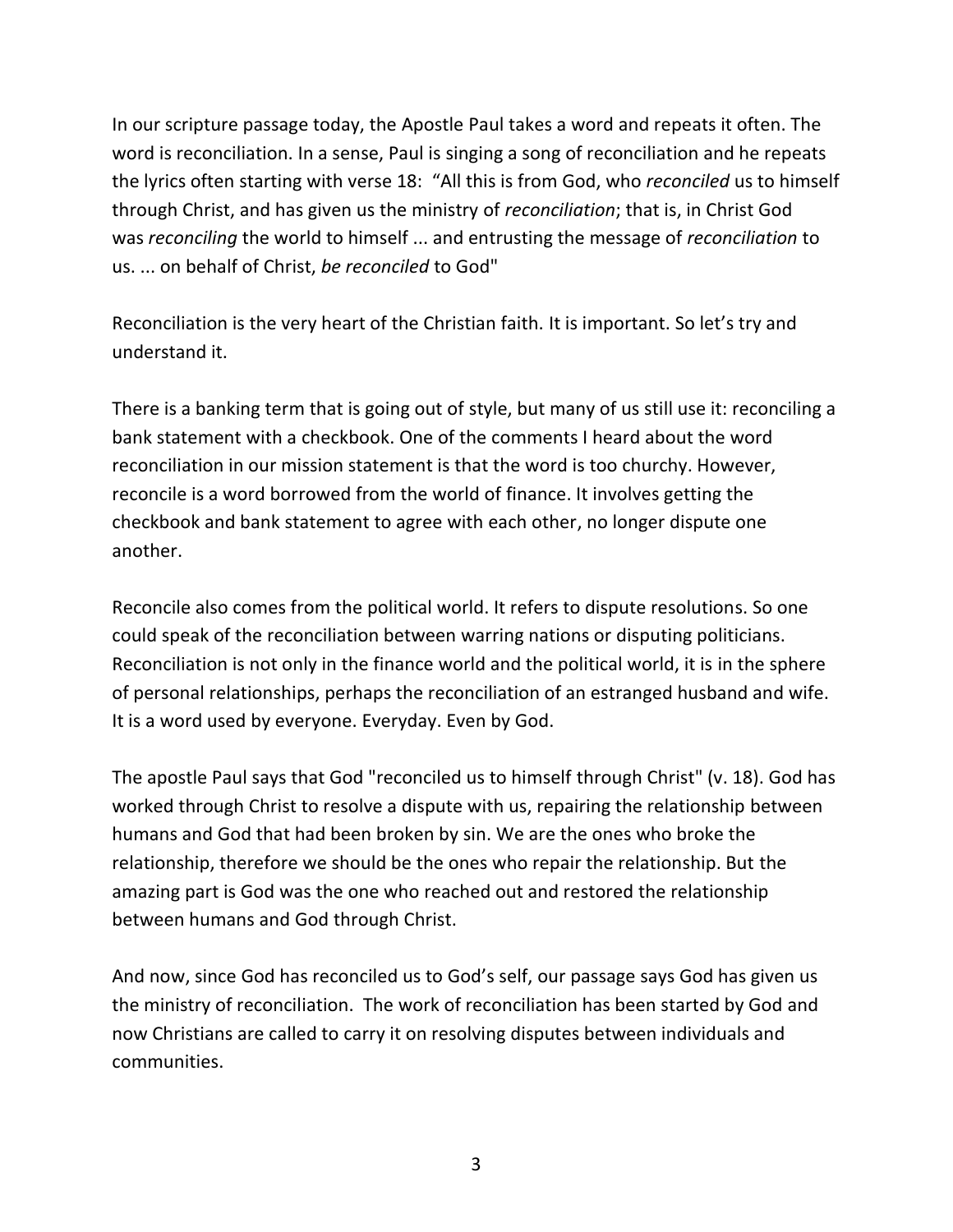From a worldly point of view, it's easy to see disputes between people as that is just the way life is. One friend says the wrong thing to another friend, and that's it. Romances break up, friends drift apart. In congregations, people come, people go. Some people like each other, some people can't stand each other. The person to whom you were once close is now the one you don't speak to anymore. It happens all the time. That's life, right?

But Paul says we are not to see each other in a worldly point of view. Remember what he said in the beginning of our scripture passage? "Anyone who is in Christ is a new creation; the old has gone, the new has come! (Note the exclamation point!) It actually says, "If anyone is in Christ…..New Creation!"

We are a new creation, therefore we are to relate to each other the way God has related to us. Reconciliation is not simply something to be desired; it becomes an imperative because we have experienced reconciliation with the One who has given us (new) life. Therefore, we have been given the ministry of reconciliation.

What this literally means is that God is "placing in us the word of reconciliation." This means that God has not only entrusted reconciliation to us, but implanted it in us. We don't announce it; we embody it.

I didn't have Esther read the next couple of verses from 2 Corinthians 5. Verse 21 says this: "God made him who had no sin to be sin for us, so that in him we might become the righteousness of God."

That we might *become* the righteousness of God.

What does that mean? Look at it this way:

Note that Paul doesn't say: "so that we might *know* about the righteousness of God." He doesn't say "so that we might *believe* in the righteousness of God." He doesn't say "so that we might *proclaim* the righteousness of God." He doesn't even say "so that we might *be justified* by the righteousness of God." Rather, he says, "so that we might *become* the righteousness of God."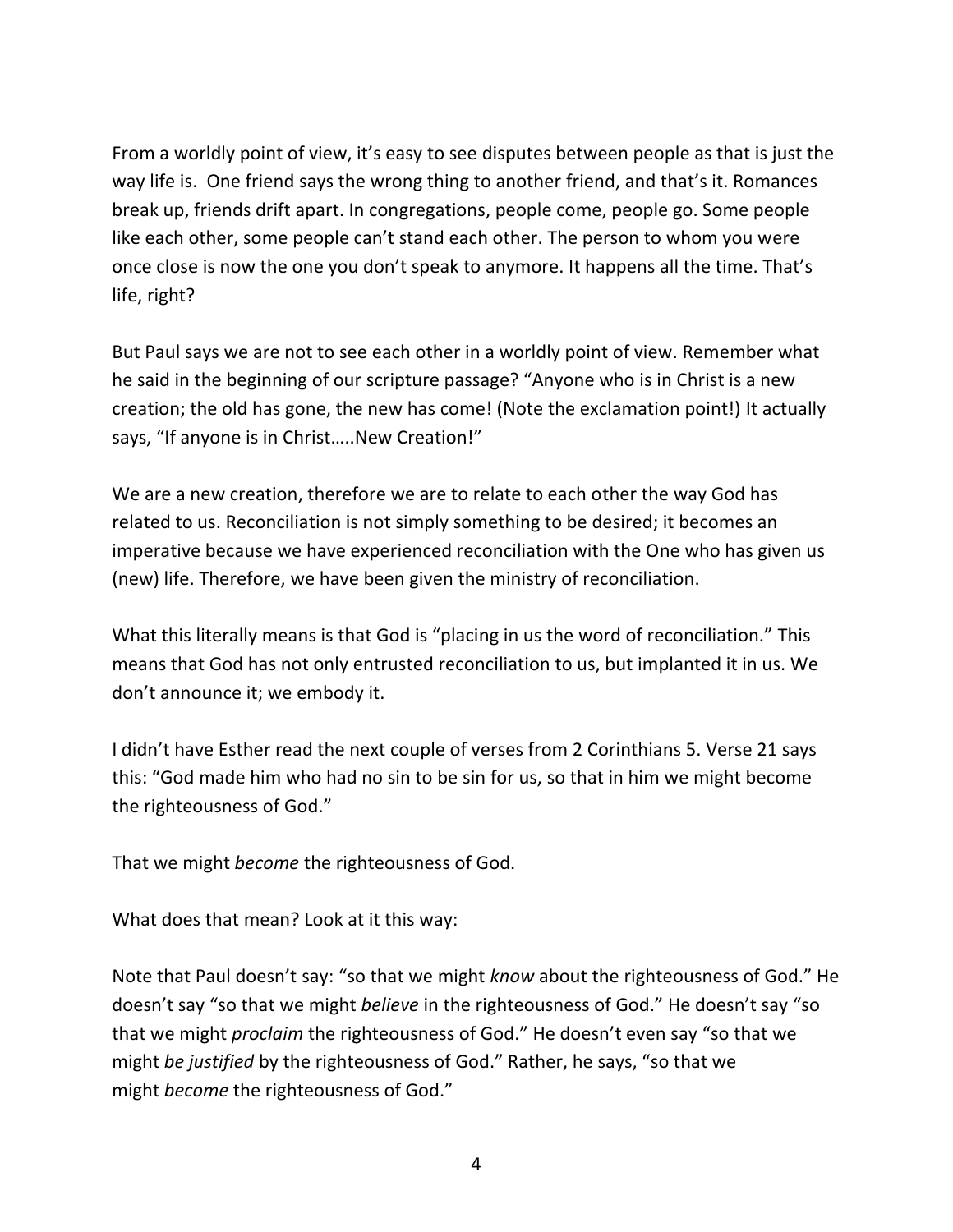Our commission from God is that we as a community are called to embody the righteousness of God in such a way that the message of reconciliation is made visible in our midst. In other words, we practice it a lot. We live it. And it is seen.

So if you are like me right now, I am going….Wow! This is amazing! Mind blowing! Stunning! But….

…how do we live up to this?

Well, I decided to look up some stories of reconciliation as examples for us. I googled "Stories of reconciliation." Do you know what came up often? The story of Rwanda. I wanted to avoid big, national stories of reconciliation because most of us live ordinary everyday lives with a small group of people. But as I read about the story of Rwanda, I saw that it was a story of simple relationships being restored between small groups of people, even one on one. And this affected a nation.

It was April 7, 1994. Rwanda erupted into violence. One ethnic group turned on another. Neighbor turned on neighbor, family turned on family, friends turned into enemies, love turned to hate. 800,00 people were slaughtered in 100 days.

The story of what happened after the genocide is chronicled in a book called "As We Forgive: Stories of Reconciliation from Rwanda" by Catherine Claire Larson. She tells seven stories of how friends forgave one another. One reader said, "The human tragedy in Rwanda is being reversed through the process of forgiveness, so intense is this phenomenon that a nation is being transformed from one divided to one unified." Just by people practicing reconciliation with their families, their neighbors, with one another.

The author says about the stories of reconciliation in her book: "Read their stories. Let the healing that these men and women have experienced after the unthinkable be a balm to the wounded places in your own life. Let the courage and grace they have found to extend forgiveness give you a hunger to find what they have found and begin to dream another dream for your future."

Yes, we can embody reconciliation.

5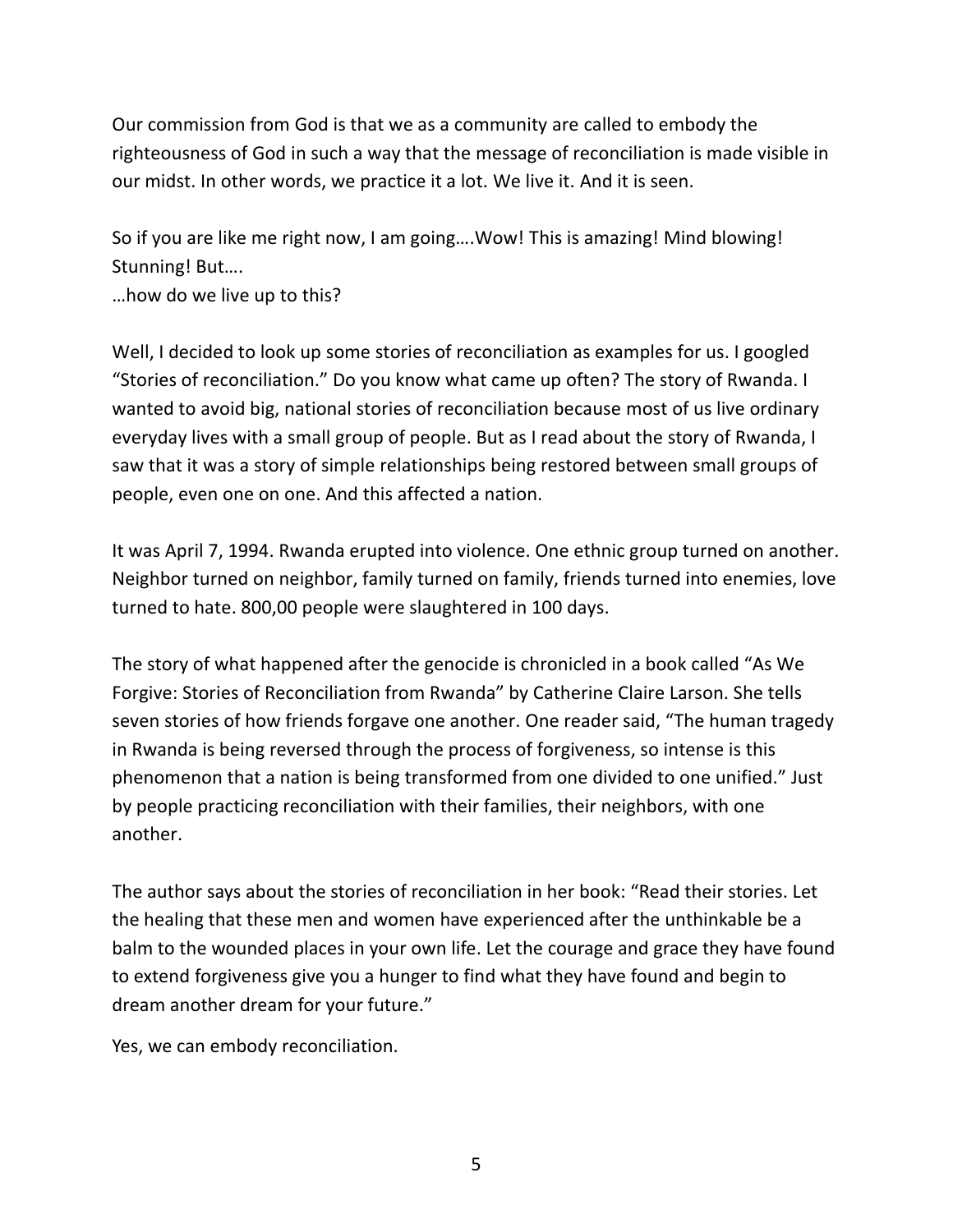It says it in our Colossians passage, too. "Bear with each other and forgive whatever grievances you may have against one another. Forgive as the Lord forgave you."

I don't know what God is going to do with the word "reconciliation" among us. I pray it is starting to enter into our minds and hearts and souls. From our past as a church, we have many broken relationships with our brothers and sisters in Christ. I have broken relationships with our brothers and sisters in Christ.

But I hear stories from you. Many of you have come up to me and said you have seen some former members at a restaurant or grocery store. You tell me that you go up to that person to reconnect a bit. Small steps towards reconciliation. And I am encouraged.

I heard from others of you that some of the people who left our church were some of your closest friends. Yet, you have maintained the friendships even though their leaving hurt you. I am encouraged.

Often, I get reports from you of someone who used to go here and is sick, in the hospital. And you visit them. And we pray for them. I am encouraged for you are beginning to embody reconciliation.

We come to the end of the study of our mission statement and the five principles to accomplish it. I call you to communicate respect and love to all people through the act of hospitality. I call you to express thanksgiving to God with the act of worship that glorifies God. I call you to show God's love, grace and mercy to others through the act of reconciliation. Let's keep singing the song of reconciliation together, keeping it simple and repeating it as frequently as we can. And do it all with a servant heart.

And in all that you are called to do within our mission statement, I pray for you our Colossians passage. I pray you will clothe yourselves with compassion, kindness, humility, gentleness and patience. I pray you will forgive each other as the Lord has forgiven you. I pray you will do all of this in love. I pray that the peace of Christ will rule in your hearts. I pray for thankfulness to fill your heart. I pray the word of Christ will dwell in you richly as you worship God with gratitude in your hearts. And I pray that whatever you do, you do it in the name of Our Lord Jesus Christ. Amen.